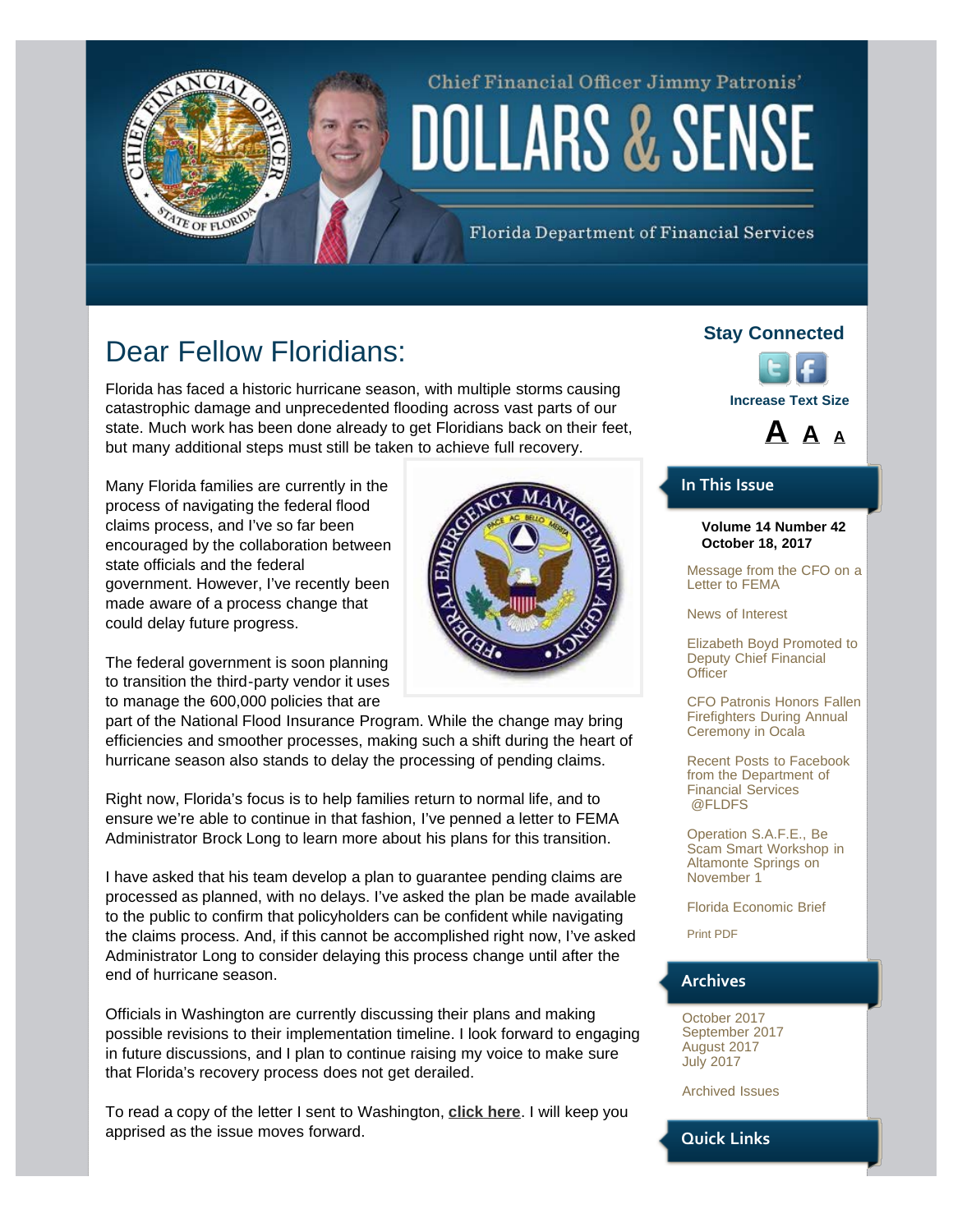Sincerely,

*Jimmy Patronis Chief Financial Officer State of Florida* 

**[Subscribe](http://dfs.imarcsgroup.com/home/)** [En Español](http://espanol.myfloridacfo.com/) [DFS Home](http://www.myfloridacfo.com/) [Consumer Help](http://www.myfloridacfo.com/Division/Consumers/needourhelp.htm) [Email CFO Patronis](mailto:CFO.Patronis@MyFloridaCFO.com) [Press Releases](http://www.myfloridacfo.com/sitePages/newsroom/default.aspx) [Office of the CFO](http://www.myfloridacfo.com/division/cfo/) [Unsubscribe](http://dfs.imarcsgroup.com/subscriber/unsubscribe/)

### News of Interest

#### WCJB ABC 20: **[Fallen Firefighters honored in Marion County](http://www.wcjb.com/content/news/Fallen-Firefighters-honored-in-Marion-County-450821493.html)**

All gave some and some gave all. And those firefighters who gave their lives in the last year were honored at the Florida State Fire College in Marion County today. Some family members of the fallen firefighters had the chance to explain why today is a day they will always remember. More than 300 people, including local, state and out of town firefighters gathered in the courtyard of the Florida State Fire College to honor the lives of their fallen brothers and sisters.

#### The Florida Channel: **[Face to Face with CFO Jimmy Patronis](http://thefloridachannel.org/videos/chief-financial-officer-jimmy-patronis/)**

CFO Patronis discussed his first months on the job, Hurricane Irma, Assignment of Benefits, and much more on Florida Face to Face with Beth Switzer.

#### Florida Keys News: **[Don't be an Irma victim a second time](http://www.flkeysnews.com/news/local/article178729221.html)**

Hurricane season isn't over and therefore neither is consumer scam season, which has gone into hyper mode following Irma's destructive sweep through Florida. Homeowners are particularly vulnerable to fast-talking, document-waving con artists who promise to help with repairs, insurance claims and Federal Emergency Management Agency payments. "Hurricanes bring out a lot of good in people and also the worst in those few bad actors preying on homeowners whose most prized asset has been damaged," said Jon Moore, spokesman for Florida's Department of Financial Services.

#### Ocala Star Banner: **[Remembering fallen firefighters](http://www.ocala.com/news/20171013/remembering-fallen-firefighters)**

More than 300 people, including local, state and out-of-town firefighters, gathered Friday in the courtyard of the Florida State Fire College to honor and remember those of their comrades who gave their lives. The roughly one-hour service began at 9:50 a.m. with State Fire College Bureau Chief Mike Tucker welcoming those in attendance and telling the audience that we "embrace" the people who died and "will remember them." Of the 193 people named on a program, nine - Joseph T. DeMarini, James F. Dorminy, James Russell, Sidney Houpt, Robert Knight, Sam Frazer, Norman Hastings, Joel D. Wooldridge and Vern Gransden - were singled out for special mention.

#### Tampa Bay Times: **[Study: Florida has fourth-most competitive tax code](http://www.tampabay.com/news/business/banking/study-florida-has-fourth-most-competitive-tax-code/2341362)**

Florida's tax code is the fourth most competitive in the country, according to a study released Tuesday by nonprofit group Tax Foundation. "The index ranks states based on their tax structure, not their tax burden," the study said. "States with complex tax codes that distort business decisions do poorly, while states with transparent, neutral, fair tax codes score well." The Sunshine State had the most competitive individual income tax structure and the second-most competitive unemployment insurance tax structure.

#### WJCT News: **[Florida Gas Prices Drop After Storm Spike](http://news.wjct.org/post/florida-gas-prices-drop-after-storm-spike)**

Gasoline prices in Florida have fallen seven cents during the past week and 25 cents over the past month, after hurricanes Harvey and Irma drove up costs at the pump. The downward trend is expected to continue in the coming weeks, barring more tropical weather in the Gulf of Mexico. The auto club AAA said the average price per gallon of gas in Florida is \$2.47 a gallon, down from \$2.72 a month ago. In Jacksonville the average price for a gallon of regular was \$2.43, according to gasbuddy.com.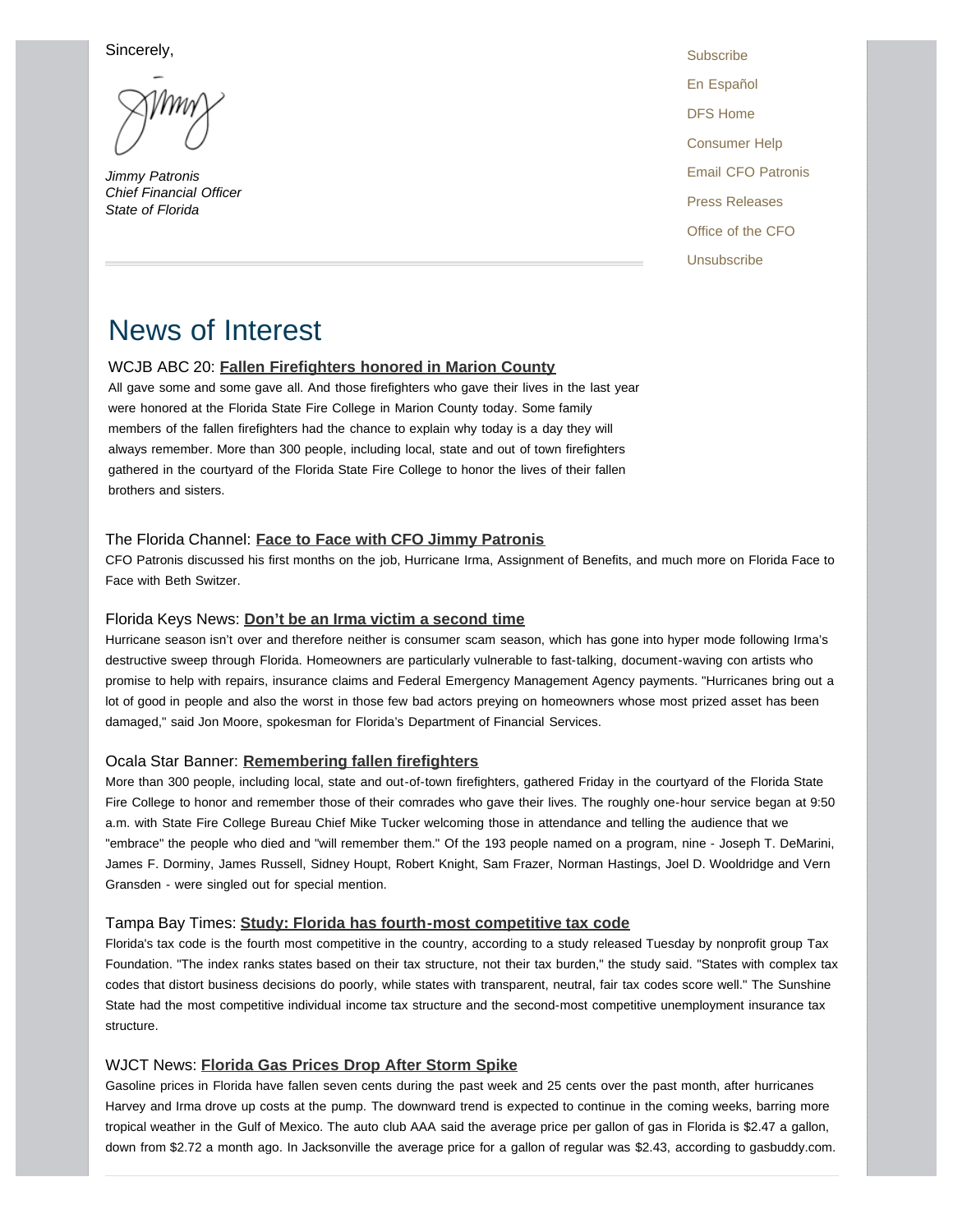### <span id="page-2-1"></span><span id="page-2-0"></span>Elizabeth Boyd Promoted to Deputy Chief Financial Officer

Chief Financial Officer Jimmy Patronis on Monday announced that the Department of Financial Services' long-time Legislative Affairs Director Elizabeth Boyd has been promoted to Deputy Chief Financial Officer. In this new role, Elizabeth will oversee the Department's legislative affairs, research and planning, cabinet and communications offices, as well as the Division of Consumer Services and Division of Unclaimed Property.

CFO Patronis said, "For six years, Elizabeth has advanced the Department's legislative priorities and secured great success on initiatives important to enhancing the lives of all Floridians. Her



expansive knowledge on insurance, finance and regulatory matters, as well as a broad understanding of the legislative process, makes her well-suited to lead our Department in this capacity."

Elizabeth joined the Department of Financial Services in September 2011 as Deputy Legislative Affairs Director. As deputy director, she aided in the development of the Department's legislative agenda and advocated for the Department's initiatives in front of the Florida Legislature and other stakeholders. In this capacity, she assisted in the successful passing of legislation that included the creation of a homeowner claims bill of rights and the implementation of sweeping transparency reforms to Florida's state contracting laws.

Elizabeth's legislative accomplishments led to her promotion to Legislative Affairs Director in December 2014, where she's since served as the Chief Financial Officer's principal legislative advisor and lead lobbyist. As director, Elizabeth has been instrumental in securing several legislative victories, including a ban on a medical billing practice known as "balance billing" in which health care providers bill patients for out-of-pockets costs not covered by health insurance and securing the end of a pervasive insurance business practice that derailed the proper payment of life insurance policies to beneficiaries.

Prior to joining the Department, Elizabeth held legislative roles with the Department of Management Services, within the Executive Office of Governor Jeb Bush, and for the Florida Lottery. She earned a bachelor's degree in communications from Florida State University.

The Department's current Deputy Legislative Affairs Director, BG Murphy, has been promoted to Legislative Affairs Director. Murphy joined the Department in February 2015, following his service as legislative assistant to Representative Halsey Beshears. In 2014, Murphy led the successful campaign of Representative Brad Drake. Murphy has also worked in management and corporate relations in the private sector. He earned a bachelor's degree in political science from Florida State University.

Both promotions became effective Monday, October 16. To learn more about the Department of Financial Services, visit **[www.myfloridacfo.com](http://www.myfloridacfo.com/)**.

CFO Patronis Honors Fallen Firefighters During Annual Ceremony in Ocala

On Friday, CFO and State Fire Marshal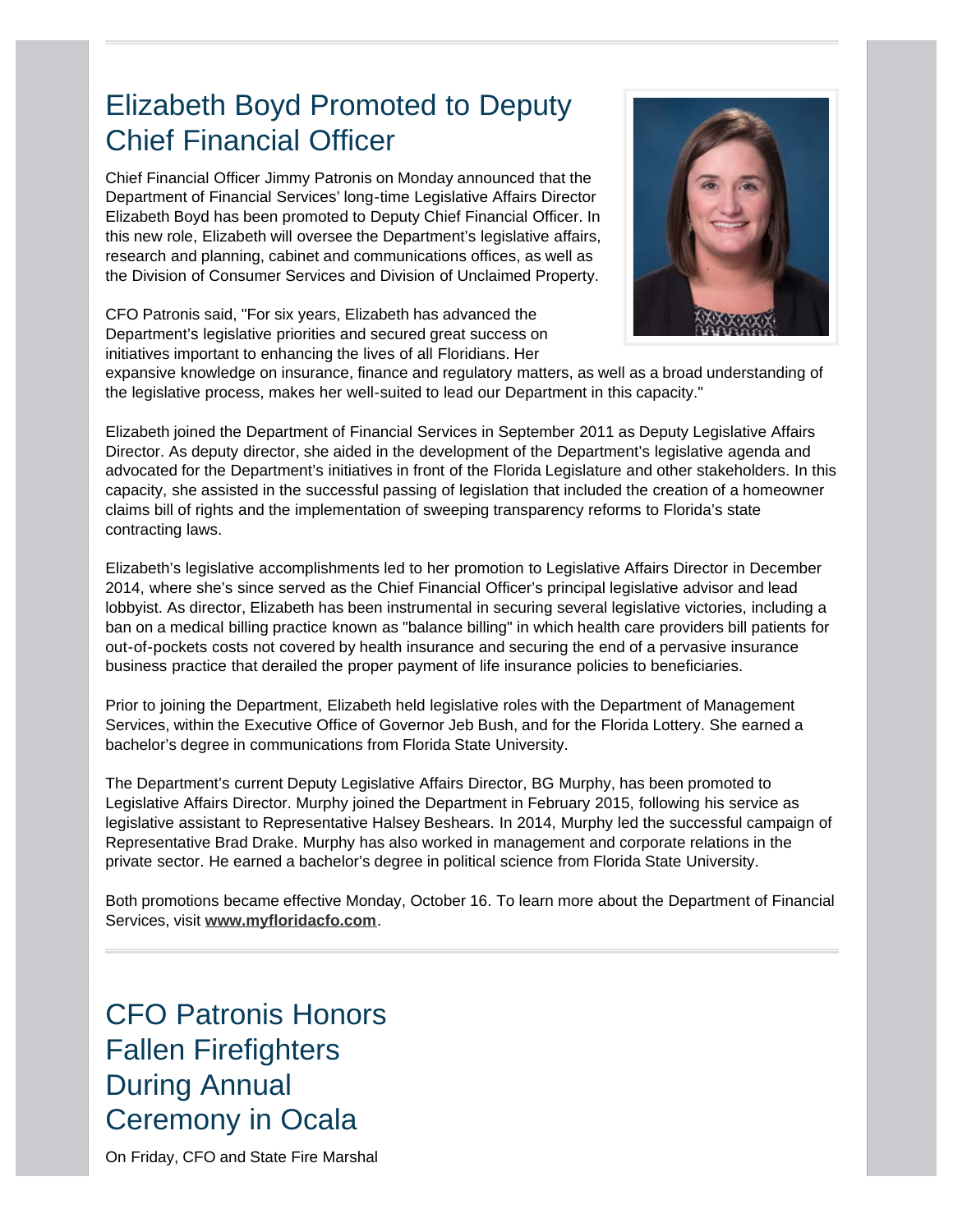<span id="page-3-0"></span>Jimmy Patronis honored Florida firefighters who lost their lives in the line of duty during the annual Fallen Firefighter Memorial Ceremony at the Florida State Fire College in Ocala. CFO Patronis was joined by family members of the fallen and fire service personnel from across Florida to memorialize Joseph T. DeMarinis with the Clermont Fire Department and James F. Dorminy with the Reedy Creek Fire Department. Seven historical line of duty deaths were also recognized as part of Friday's ceremony.



CFO Patronis said, "Firefighters are deserving of our unending gratitude for laying their lives on the line each time they report to work. Today, we honored those who have made the ultimate sacrifice in service to others and lost their lives far too soon. By adding their names to Florida's Fallen Firefighter Memorial, they will forever be remembered as the heroes that they are."

Joseph T. DeMarinis passed away on July 14, 2016. Firefighter DeMarinis joined the Clermont Fire Department in August 2014. DeMarinis was also a veteran of the United States Marine Corps who served two tours in Iraq. He is survived by his parents, and his wife Brandi, and their five children, ages 1 to 17.

James F. Dorminy, a 23-year veteran of the fire service passed away on May 18, 2017. He is survived by his wife Lesly and their four children.

In addition to Firefighter DeMarinis and Lieutenant Dorminy, the following individuals were also added to Florida's Fallen Firefighter Memorial, representing historical line of duty deaths: James Russell with the Miami Fire Department who passed away on January 11, 1925, Sidney Houpt with the Miami Fire Department who passed away on March 7, 1926, Robert Knight with the Fort Lauderdale Fire Department who passed away on December 27, 1940, Sam Frazer with the Miami Fire Department who passed away on February 15, 1953, Norman Hasting with the Fort Lauderdale Fire Department who passed away on November 28, 1961, Joel D. Wooldridge with the Miami Fire Department who passed away on December 4, 1974 and Vern Gransden with the Miami Fire Department who passed away on October 29, 1977.

In total, 193 names are represented on Florida's Fallen Firefighter Memorial.

Recent Posts to Facebook from the Department of Financial Services @FLDFS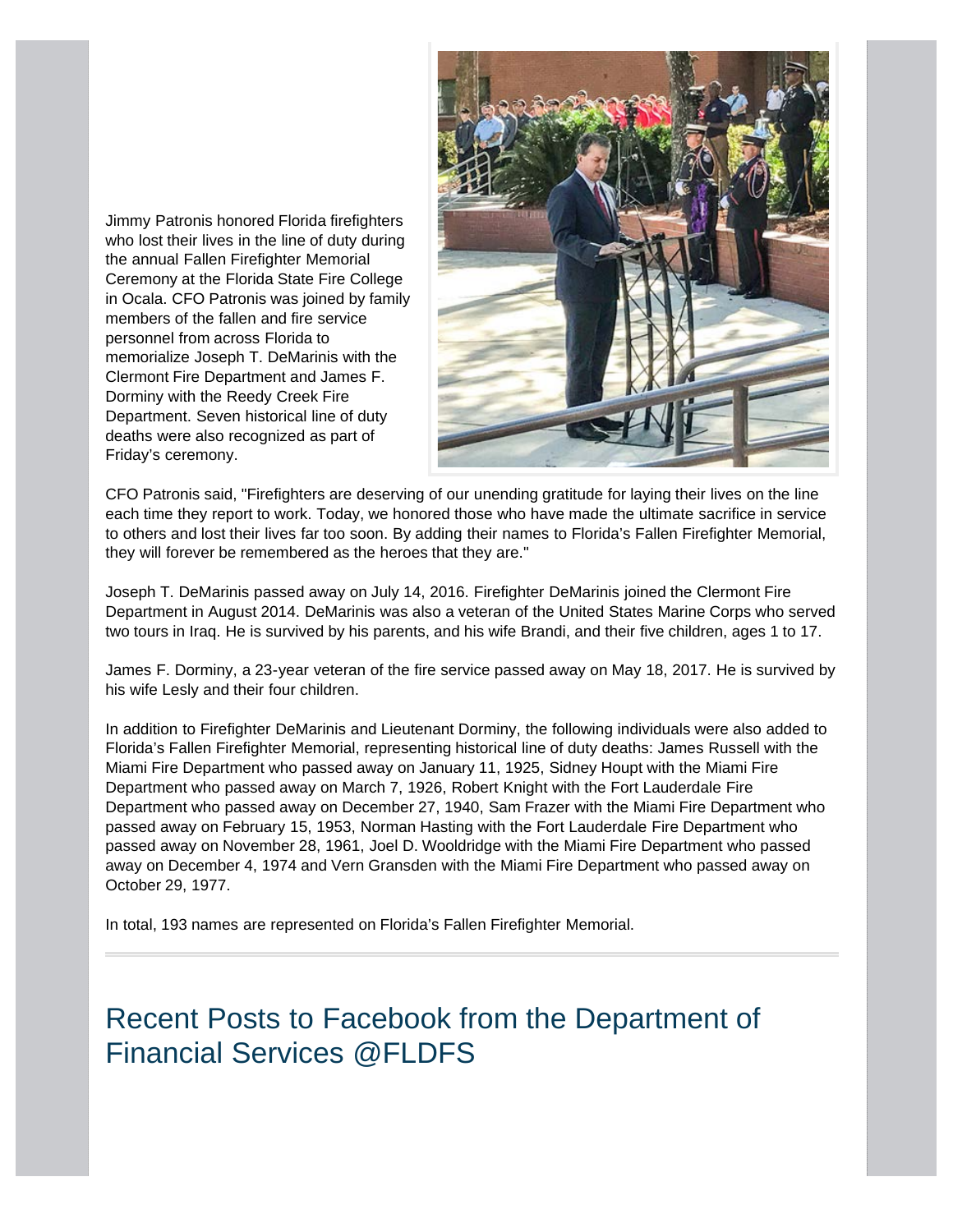<span id="page-4-0"></span>

## Operation S.A.F.E., Be Scam Smart Workshop in Altamonte Springs on November 1

Florida Chief Financial Officer Jimmy Patronis invites you to participate in **[Operation S.A.F.E., Be Scam](http://www.myfloridacfo.com/safe/) [Smart](http://www.myfloridacfo.com/safe/)**, a free workshop for seniors, their families, and caregivers.



The Florida Department of Financial Services launched Operation S.A.F.E. (Stop Adult Financial Exploitation) as part of CFO Patronis' **[On Guard for Seniors](http://www.myfloridacfo.com/OnGuard/)** initiative. Be Scam Smart workshops help inform, empower, and protect Florida's seniors from financial scams and fraud. If you want to make sure your savings are protected, register for this workshop and get a better understanding of how scam artists and scams work.